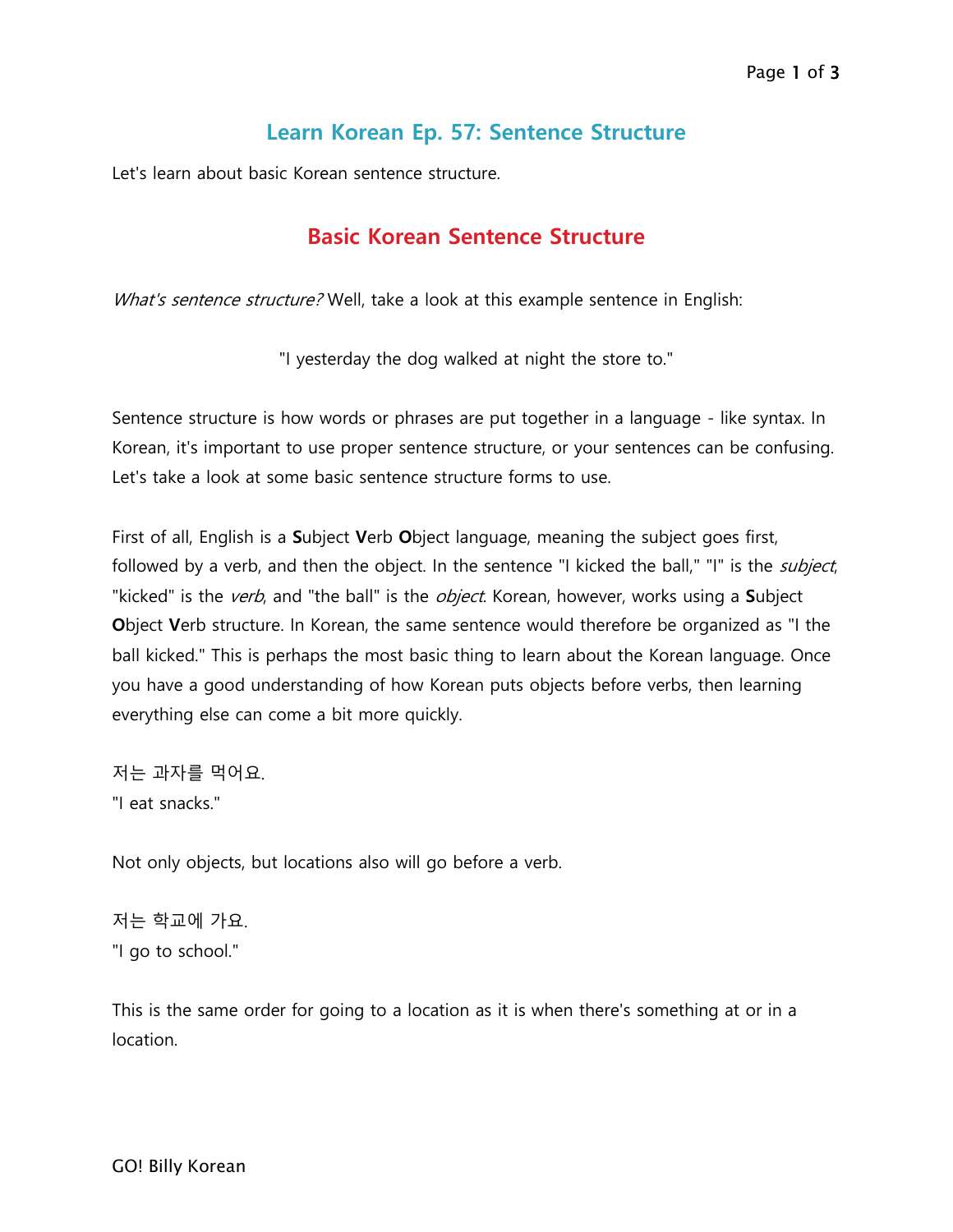저는 학교에서 공부해요. "I study at school."

But sentences aren't this simple in any language. You also want to say when something happens too.

In English, we most often add the time that something happens at the beginning of a sentence, or at the very end of a sentence; in Korean, it is most commonly added to the beginning of a sentence or phrase. Take whatever normal sentence you were making without a time, and add the time right at the beginning.

오늘 저는 학교에서 공부할 거예요. "Today I will study at school."

It's also acceptable to add the time after the subject.

저는 오늘 학교에서 공부할 거예요. "Today I will study at school."

Doing this will have the same meaning, but it'll make the time a bit more emphasized.

When you want to be a bit more specific, state time going from the largest units to the smallest ones. For example:

오늘 오후 2 시 30 분에 학교에 가요. "Today I'm going to school at 2:30 P.M."

"Today" is the largest unit of time, followed by the time of day - here 오후, P.M., followed by the hour, and then the minute.

But sentences like this can be a bit bland. There are no adverbs or adjectives, which help to add depth to sentences by adding more information to them.